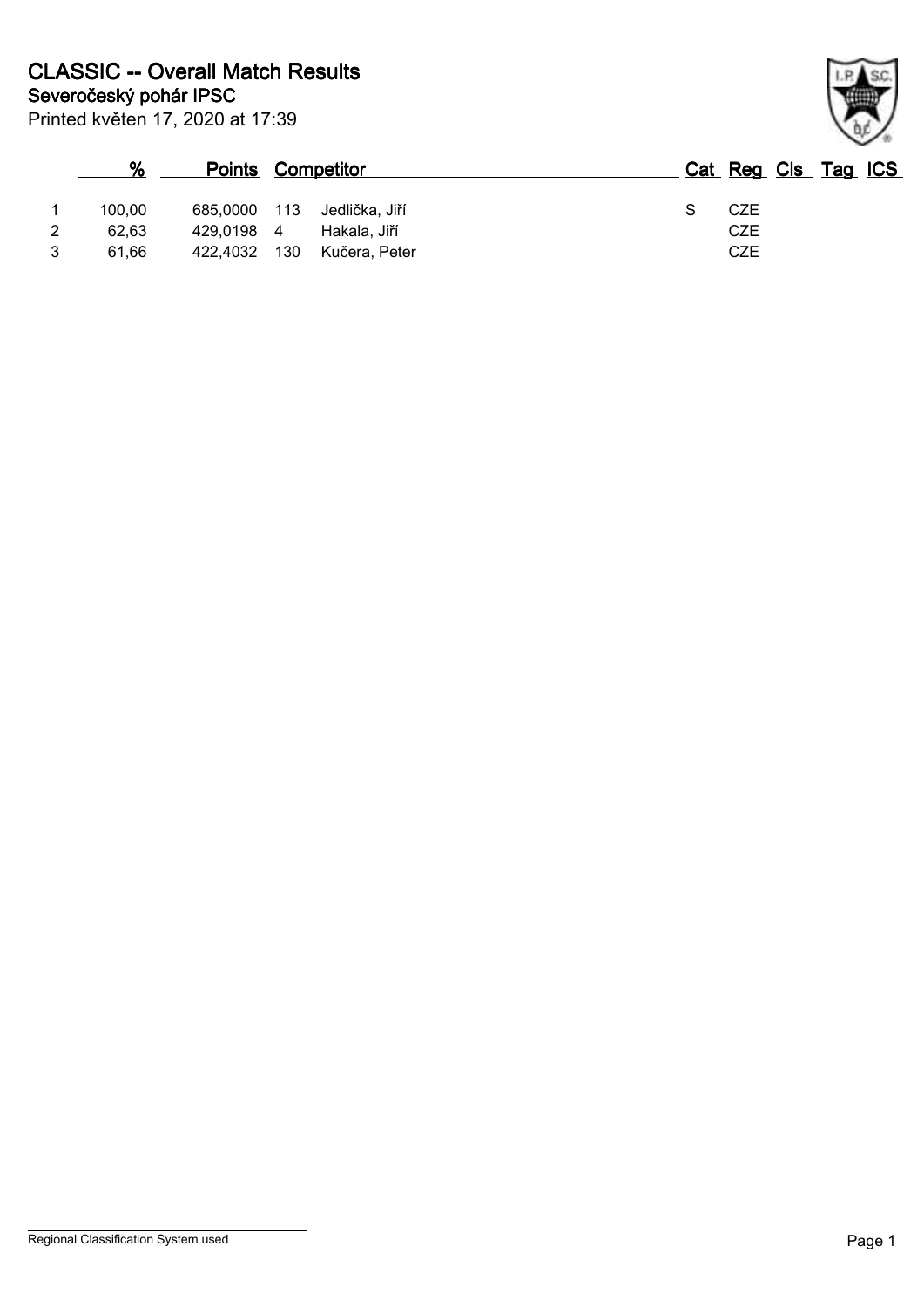|                | %      | <b>Points Competitor</b> |     |                    |    |            | Cat Reg Cls Tag ICS |  |
|----------------|--------|--------------------------|-----|--------------------|----|------------|---------------------|--|
|                | 100.00 | 677,6315                 | 105 | Hořejší, Lenka     |    | <b>CZE</b> |                     |  |
| $\overline{2}$ | 85,33  | 578,2070                 | 101 | Rataj, Jan         | S  | CZE        |                     |  |
| 3              | 82,94  | 562,0445 71              |     | Šustrová, Kateřina |    | <b>CZE</b> |                     |  |
| 4              | 74,78  | 506.7361                 | 125 | Votoček, Miloš     | SS | CZE        |                     |  |
| 5              | 56,29  | 381,4173 37              |     | Frýzek, Lubor st.  | S  | <b>CZE</b> |                     |  |

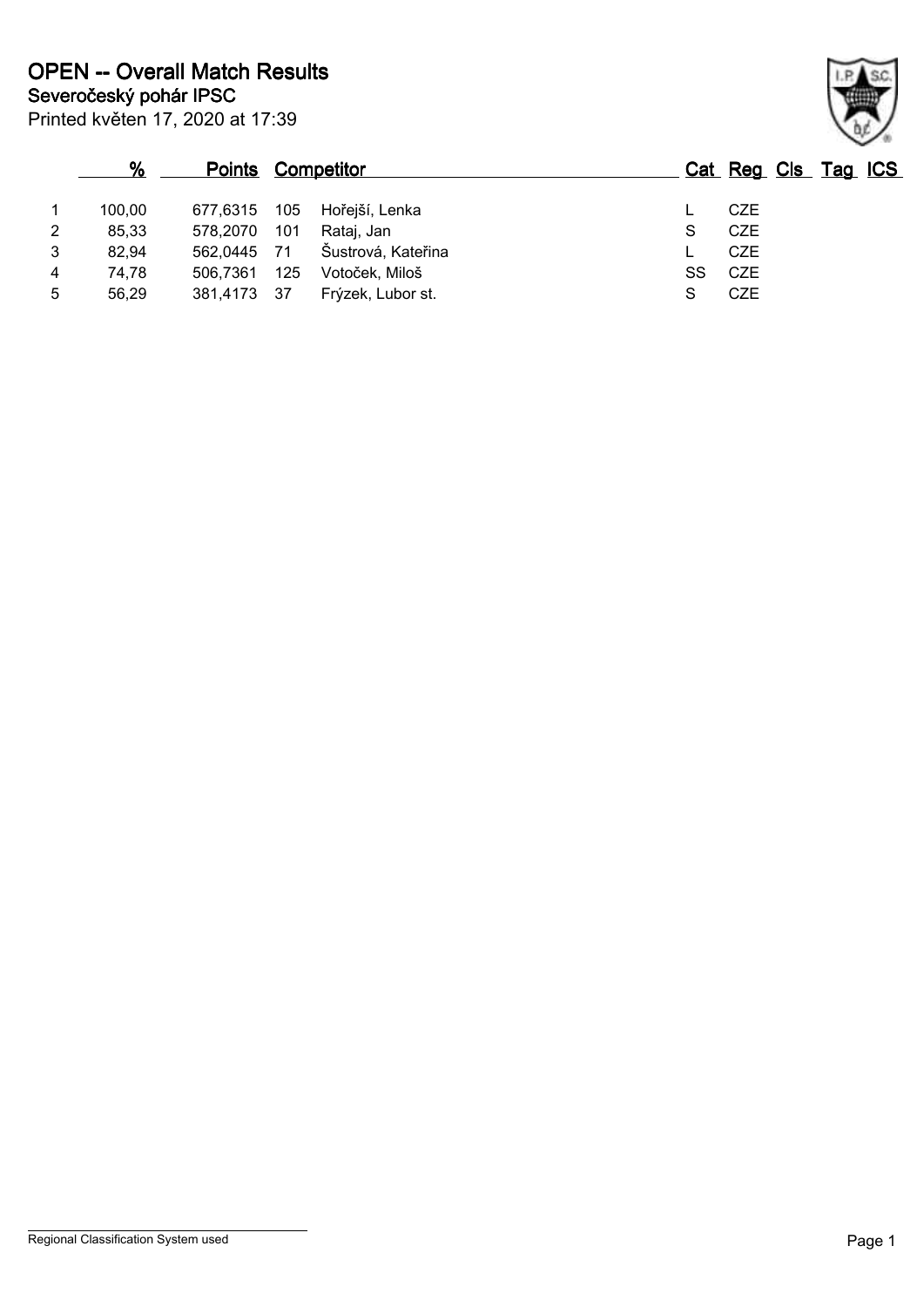**PRODUCTION -- Overall Match Results**

|                                  | -- |  |  |
|----------------------------------|----|--|--|
| Printed květen 17, 2020 at 17:39 |    |  |  |

## **Severočeský pohár IPSC**

| CZE<br>Zapletal, Miroslav<br><b>CZE</b><br><b>CZE</b><br>Hanzlíček, Ladislav<br><b>CZE</b><br>Němeček, Zdeněk<br>SS<br>CZE<br>Liehne, Jan ml.<br><b>CZE</b> |                                                                                                                                                                                                                                                                                                                                                                                                                                                                                                 |
|-------------------------------------------------------------------------------------------------------------------------------------------------------------|-------------------------------------------------------------------------------------------------------------------------------------------------------------------------------------------------------------------------------------------------------------------------------------------------------------------------------------------------------------------------------------------------------------------------------------------------------------------------------------------------|
|                                                                                                                                                             |                                                                                                                                                                                                                                                                                                                                                                                                                                                                                                 |
|                                                                                                                                                             |                                                                                                                                                                                                                                                                                                                                                                                                                                                                                                 |
|                                                                                                                                                             |                                                                                                                                                                                                                                                                                                                                                                                                                                                                                                 |
|                                                                                                                                                             |                                                                                                                                                                                                                                                                                                                                                                                                                                                                                                 |
|                                                                                                                                                             |                                                                                                                                                                                                                                                                                                                                                                                                                                                                                                 |
|                                                                                                                                                             |                                                                                                                                                                                                                                                                                                                                                                                                                                                                                                 |
|                                                                                                                                                             |                                                                                                                                                                                                                                                                                                                                                                                                                                                                                                 |
|                                                                                                                                                             |                                                                                                                                                                                                                                                                                                                                                                                                                                                                                                 |
|                                                                                                                                                             |                                                                                                                                                                                                                                                                                                                                                                                                                                                                                                 |
|                                                                                                                                                             |                                                                                                                                                                                                                                                                                                                                                                                                                                                                                                 |
|                                                                                                                                                             |                                                                                                                                                                                                                                                                                                                                                                                                                                                                                                 |
| $\mathsf S$                                                                                                                                                 |                                                                                                                                                                                                                                                                                                                                                                                                                                                                                                 |
|                                                                                                                                                             |                                                                                                                                                                                                                                                                                                                                                                                                                                                                                                 |
|                                                                                                                                                             |                                                                                                                                                                                                                                                                                                                                                                                                                                                                                                 |
|                                                                                                                                                             |                                                                                                                                                                                                                                                                                                                                                                                                                                                                                                 |
| ${\mathsf S}$                                                                                                                                               |                                                                                                                                                                                                                                                                                                                                                                                                                                                                                                 |
| L                                                                                                                                                           |                                                                                                                                                                                                                                                                                                                                                                                                                                                                                                 |
| S                                                                                                                                                           |                                                                                                                                                                                                                                                                                                                                                                                                                                                                                                 |
|                                                                                                                                                             |                                                                                                                                                                                                                                                                                                                                                                                                                                                                                                 |
|                                                                                                                                                             |                                                                                                                                                                                                                                                                                                                                                                                                                                                                                                 |
|                                                                                                                                                             |                                                                                                                                                                                                                                                                                                                                                                                                                                                                                                 |
|                                                                                                                                                             |                                                                                                                                                                                                                                                                                                                                                                                                                                                                                                 |
|                                                                                                                                                             |                                                                                                                                                                                                                                                                                                                                                                                                                                                                                                 |
| L                                                                                                                                                           |                                                                                                                                                                                                                                                                                                                                                                                                                                                                                                 |
|                                                                                                                                                             |                                                                                                                                                                                                                                                                                                                                                                                                                                                                                                 |
|                                                                                                                                                             |                                                                                                                                                                                                                                                                                                                                                                                                                                                                                                 |
|                                                                                                                                                             |                                                                                                                                                                                                                                                                                                                                                                                                                                                                                                 |
| ${\mathsf S}$                                                                                                                                               |                                                                                                                                                                                                                                                                                                                                                                                                                                                                                                 |
|                                                                                                                                                             |                                                                                                                                                                                                                                                                                                                                                                                                                                                                                                 |
|                                                                                                                                                             |                                                                                                                                                                                                                                                                                                                                                                                                                                                                                                 |
| $\mathbb S$                                                                                                                                                 |                                                                                                                                                                                                                                                                                                                                                                                                                                                                                                 |
| L                                                                                                                                                           |                                                                                                                                                                                                                                                                                                                                                                                                                                                                                                 |
|                                                                                                                                                             | Jedlička, Jakub<br><b>CZE</b><br><b>CZE</b><br>CZE<br>Mačura, Ondřej<br><b>CZE</b><br><b>CZE</b><br><b>CZE</b><br>CZE<br>CZE<br><b>CZE</b><br><b>CZE</b><br><b>CZE</b><br>Najmonová, Hana<br>CZE<br>CZE<br>Svobodová, Marta<br>$\mathbf S$<br><b>CZE</b><br>Valvoda, Marek<br><b>CZE</b><br><b>CZE</b><br>CZE<br><b>CZE</b><br>Vrkoslavová, Jaroslava<br><b>CZE</b><br><b>CZE</b><br>Starčevič, Miroslav<br><b>CZE</b><br>CZE<br>CZE<br><b>CZE</b><br><b>CZE</b><br>CZE<br>Nathanielová, Nicole |

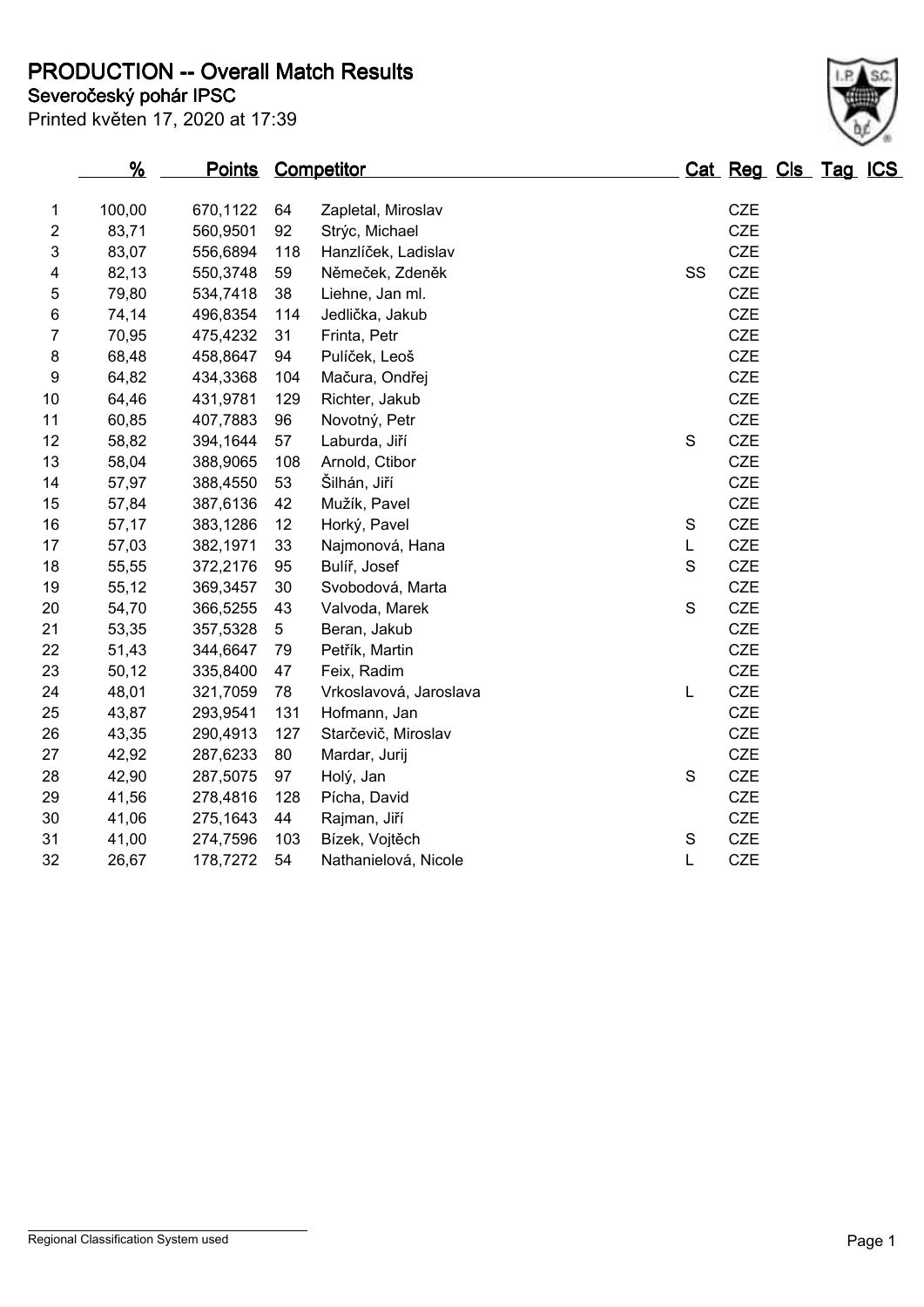**Severočeský pohár IPSC PRODUCTION OPTICS -- Overall Match Results**

Printed květen 17, 2020 at 17:39

## **% Points Competitor Cat Reg Cls Tag ICS** 1 100,00 675,8866 124 Maška, Richard CZE 2 89,71 606,3301 48 Cehelský, Petr CZE

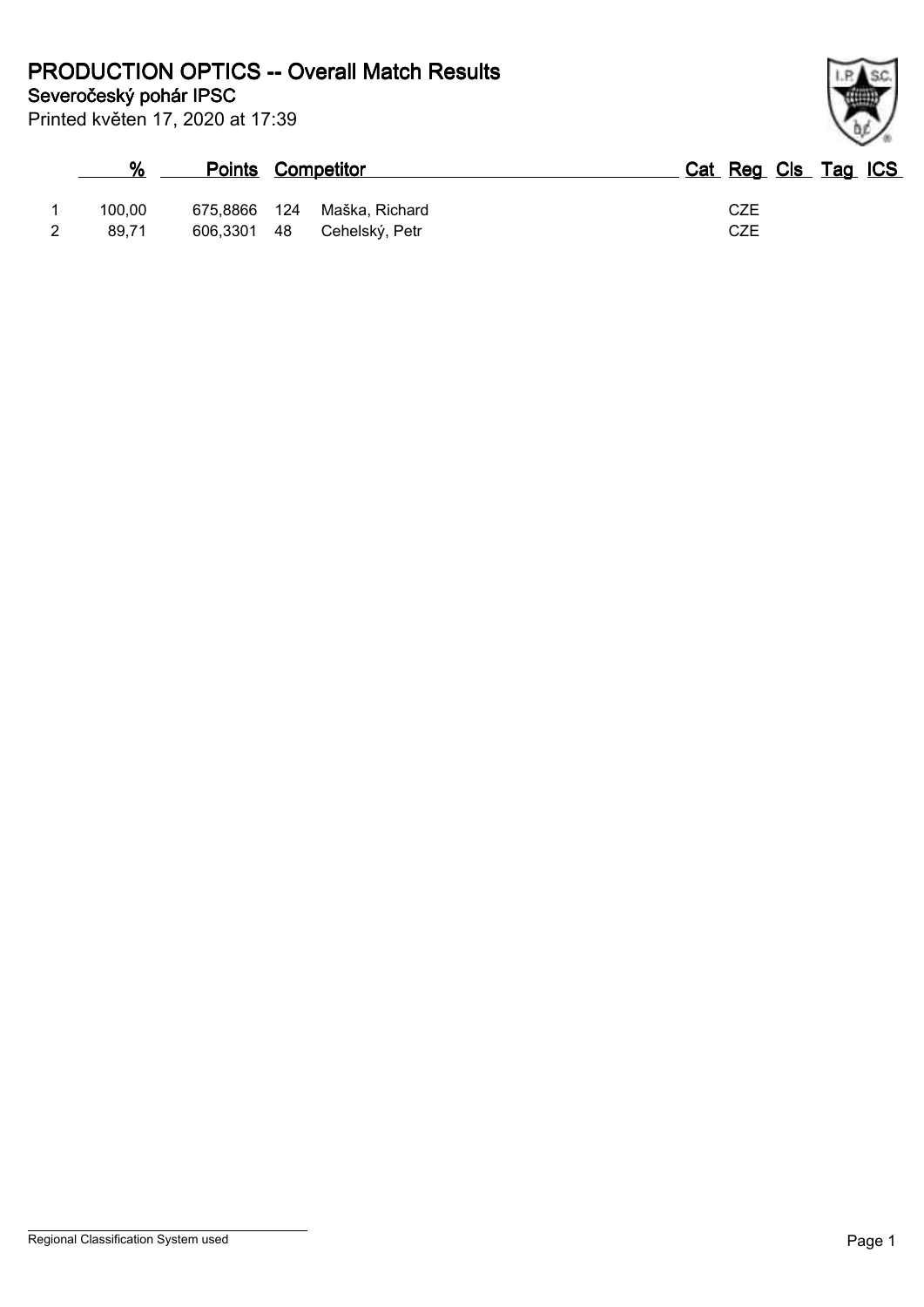## **PRODUCTION OPTICS L. -- Overall Match Results**

**Severočeský pohár IPSC**

Printed květen 17, 2020 at 17:39

|                | %      | <b>Points</b> |     | <b>Competitor</b> |    | Cat Reg Cls Tag ICS |            |
|----------------|--------|---------------|-----|-------------------|----|---------------------|------------|
| 1              | 100,00 | 667,8860      | 89  | Bindik, Franta    |    | <b>CZE</b>          | <b>PCC</b> |
| $\overline{2}$ | 94,12  | 628,6256      | 13  | Zicha, Josef      |    | <b>CZE</b>          | <b>PCC</b> |
| 3              | 88,52  | 591,1835      | 106 | Dvořák, Petr      | S  | <b>CZE</b>          | <b>PCC</b> |
| 4              | 88,24  | 589,3755      | 107 | Heglas, Jakub     |    | <b>CZE</b>          | <b>PCC</b> |
| 5              | 86,63  | 578,5632      | 86  | Hotra, Tomáš      |    | <b>CZE</b>          | <b>PCC</b> |
| 6              | 85,15  | 568,7348      | 82  | Valašík, Petr     |    | <b>CZE</b>          | <b>PCC</b> |
| 7              | 81,51  | 544,4034      | 119 | Hvížďala, Marek   |    | <b>CZE</b>          | <b>PCC</b> |
| 8              | 78,60  | 524,9599      | 35  | Kolisch, Petr     | S  | <b>CZE</b>          | <b>PCC</b> |
| 9              | 76,85  | 513,2470      | 69  | Šustr, Miloš      | SS | <b>CZE</b>          | <b>PCC</b> |
| 10             | 76,29  | 509,5232      | 126 | Žolnaj, Pavol     |    | <b>CZE</b>          | <b>PCC</b> |
| 11             | 66,93  | 447,0371      | 85  | Čapek, Petr       |    | <b>CZE</b>          | <b>PCC</b> |
| 12             | 66,83  | 446,3720      | 109 | Maroušek, Pavel   | S  | <b>CZE</b>          | <b>PCC</b> |
| 13             | 63,76  | 425,8323      | 36  | Fiala, Radim      |    | <b>CZE</b>          | <b>PCC</b> |
| 14             | 61,87  | 413,2469      | 90  | Fiala, Rostislav  |    | <b>CZE</b>          | <b>PCC</b> |
| 15             | 59,40  | 396,7131      | 91  | Průcha, Michal    |    | <b>CZE</b>          | <b>PCC</b> |
| 16             | 57,36  | 383,1298      | 16  | Bříza, Pavel      |    | <b>CZE</b>          | <b>PCC</b> |
| 17             | 41,15  | 274,8274      | 25  | Mareš, Michal     | S  | <b>CZE</b>          | <b>PCC</b> |

32,63 217,9468 83 Kříž, Jindřich CZE PCC

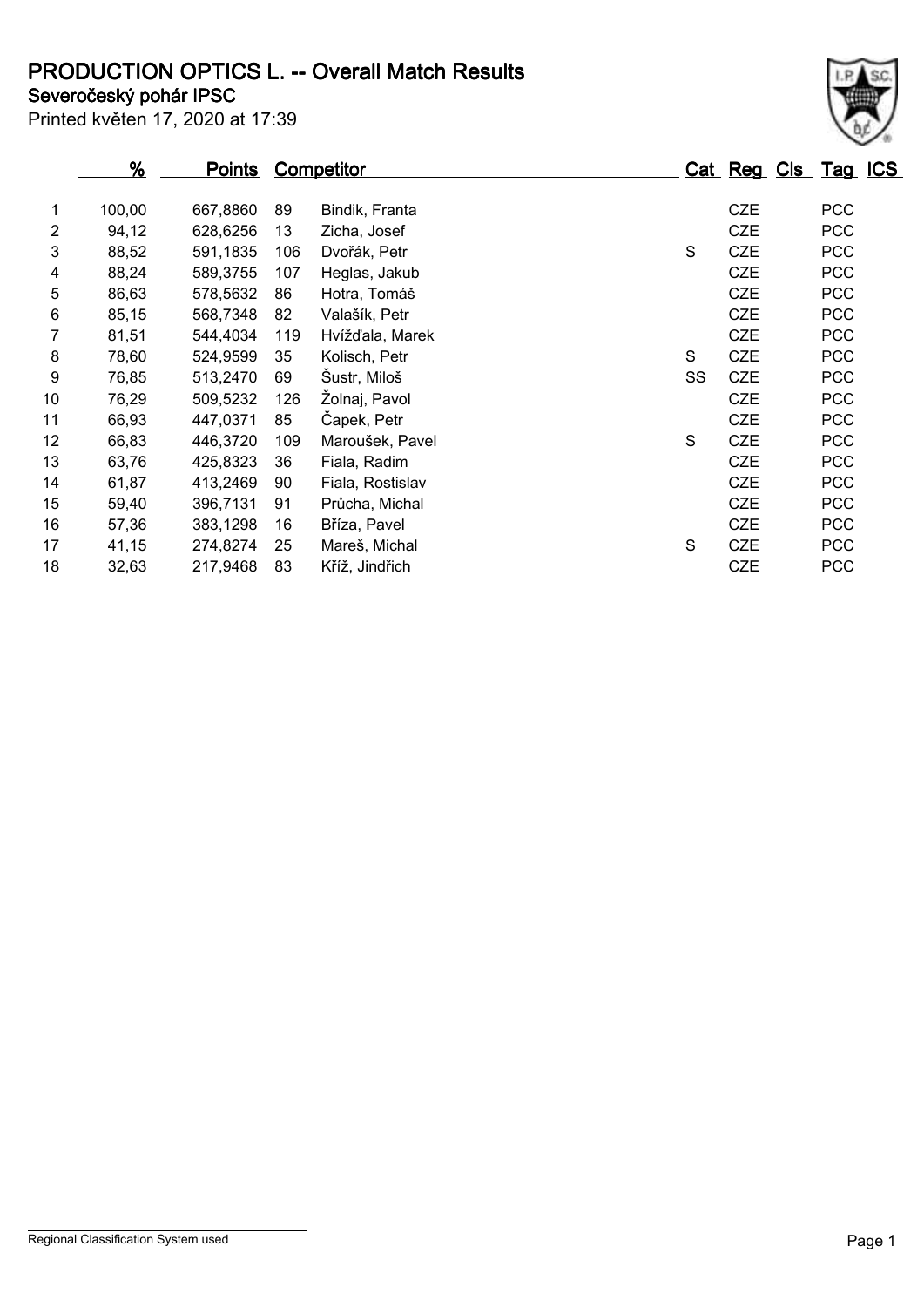|   | %      | <b>Points Competitor</b> |                 |    | Cat Reg Cls Tag ICS |  |  |
|---|--------|--------------------------|-----------------|----|---------------------|--|--|
|   | 100,00 | 657,0890 120             | Rossl. Karel    |    | CZE                 |  |  |
| 2 | 95.17  | 625,3496 15              | Prošek, Jan     |    | CZE                 |  |  |
| 3 | 81.90  | 538,1260 1               | Prepletaný, Jan | SS | CZE                 |  |  |

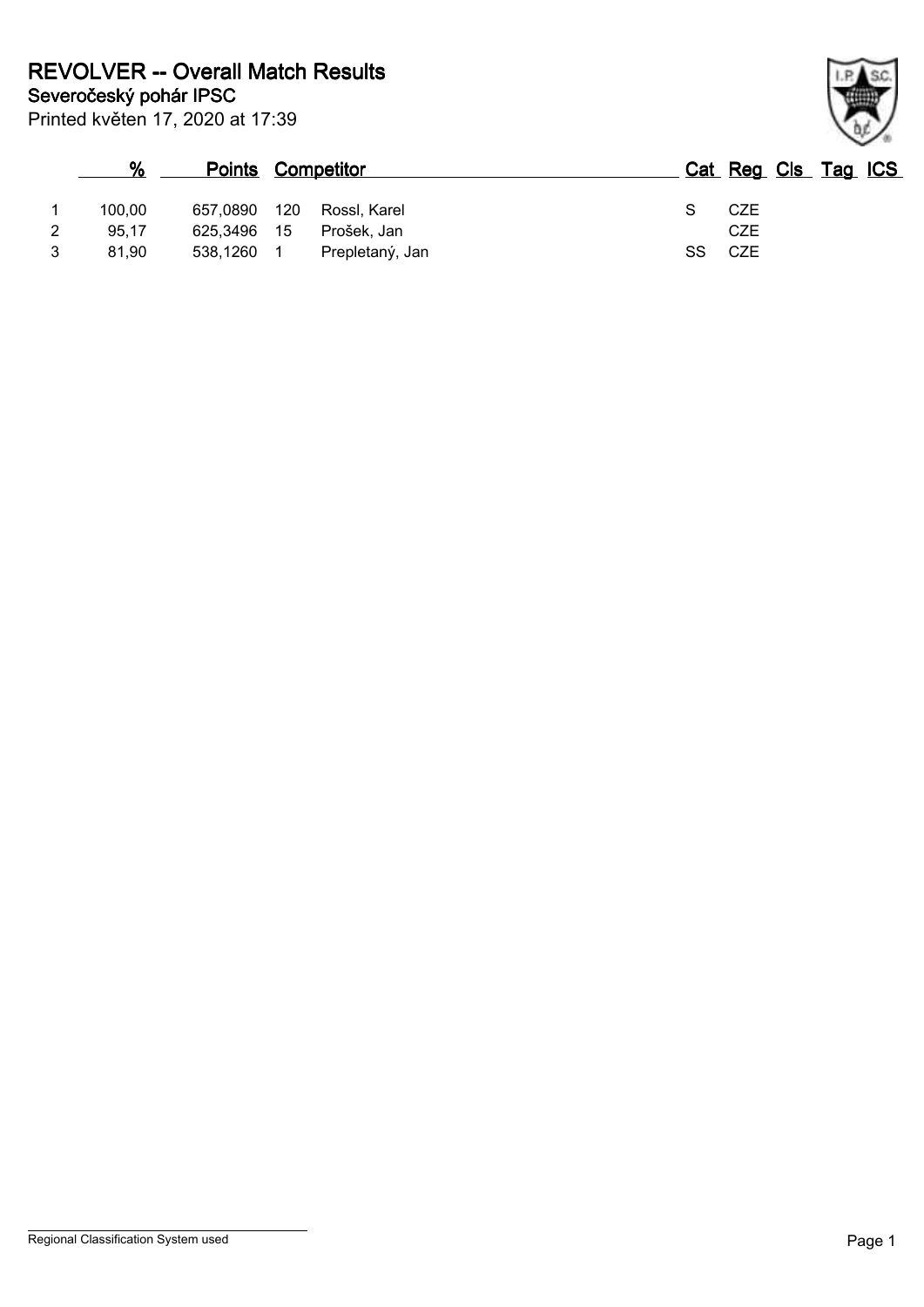**Severočeský pohár IPSC STANDARD -- Overall Match Results**

| Printed květen 17, 2020 at 17:39 |  |  |  |  |
|----------------------------------|--|--|--|--|
|----------------------------------|--|--|--|--|

|                  | <u>%</u> | <b>Points Competitor</b> |                |                         |    | <u> Cat Reg Cls Tag ICS</u> |  |  |
|------------------|----------|--------------------------|----------------|-------------------------|----|-----------------------------|--|--|
| 1                | 100,00   | 652,5508                 | 40             | Liehne, Zdeněk          |    | <b>CZE</b>                  |  |  |
| 2                | 98,59    | 643,3605                 | 121            | Říha, Michal            |    | CZE                         |  |  |
| 3                | 96,44    | 629,3468                 | 39             | Marx, Jakub             |    | <b>CZE</b>                  |  |  |
| 4                | 95,22    | 621,3483                 | 84             | Znamenáček, Petr        |    | <b>CZE</b>                  |  |  |
| $\mathbf 5$      | 86,79    | 566,3689                 | 52             | Bočarov, Vasil          |    | <b>CZE</b>                  |  |  |
| 6                | 74,68    | 487,3367                 | 46             | Albrecht, Patrick       |    | <b>CZE</b>                  |  |  |
| 7                | 74,24    | 484,4260                 | $\overline{7}$ | Habásko, Miloslav       |    | <b>CZE</b>                  |  |  |
| 8                | 72,73    | 474,6061                 | 34             | Frýzek, Lubor ml.       |    | CZE                         |  |  |
| $\boldsymbol{9}$ | 72,65    | 474,0754                 | 102            | Dlouhý, Michal          |    | <b>CZE</b>                  |  |  |
| 10               | 71,63    | 467,4481                 | 9              | Dědič, Jiří             |    | CZE                         |  |  |
| 11               | 70,65    | 461,0478                 | 45             | Liehne, Irena           | L  | CZE                         |  |  |
| 12               | 70,54    | 460,3175                 | 62             | Boček, Jaroslav         |    | CZE                         |  |  |
| 13               | 66,27    | 432,4518                 | 77             | Kovář, Martin           |    | <b>CZE</b>                  |  |  |
| 14               | 65,71    | 428,8018                 | 99             | Wilk, Ivo               | S  | CZE                         |  |  |
| 15               | 65,10    | 424,8129                 | 8              | Jirásek, Petr           |    | <b>CZE</b>                  |  |  |
| 16               | 64,43    | 420,4234                 | 81             | Elstner, Marek          |    | CZE                         |  |  |
| 17               | 63,77    | 416,1459                 | 3              | Šimek, František        | SS | <b>CZE</b>                  |  |  |
| 18               | 63,68    | 415,5207                 | 68             | Beneš, Stanislav        | S  | CZE                         |  |  |
| 19               | 63,56    | 414,7408                 | 70             | Zákostelecký, František | SS | CZE                         |  |  |
| 20               | 63,55    | 414,6815                 | 63             | Winter, Roman           |    | <b>CZE</b>                  |  |  |
| 21               | 62,12    | 405,3394                 | 60             | Batek, Jaroslav         | SS | CZE                         |  |  |
| 22               | 61,96    | 404,2909                 | 117            | Černý, Václav           |    | <b>CZE</b>                  |  |  |
| 23               | 61,13    | 398,9275                 | $\overline{2}$ | Volhejn, Ladislav       |    | <b>CZE</b>                  |  |  |
| 24               | 60,13    | 392,3737                 | 50             | Dvořák, Daniel          |    | CZE                         |  |  |
| 25               | 59,77    | 390,0057                 | 20             | Sýkora, Michal          |    | <b>CZE</b>                  |  |  |
| 26               | 59,26    | 386,7172                 | 110            | Weingartner, Tomáš      | SS | <b>CZE</b>                  |  |  |
| 27               | 56,97    | 371,7594                 | 112            | Vostrý, Jiří            | S  | CZE                         |  |  |
| 28               | 56,46    | 368,4339                 | 75             | Zeman, Pavel            |    | CZE                         |  |  |
| 29               | 55,73    | 363,6820                 | 11             | Hrádek, Martin          |    | <b>CZE</b>                  |  |  |
| 30               | 55,06    | 359,3169                 | 122            | Ghalukina, Elina        | L  | CZE                         |  |  |
| 31               | 54,89    | 358,1761                 | 73             | Krejcárková, Soňa       | L  | CZE                         |  |  |
| 32               | 54,70    | 356,9146                 | 88             | Maršík, Láďa            |    | <b>CZE</b>                  |  |  |
| 33               | 53,55    | 349,4297                 | 22             | Fiala, Jan              |    | <b>CZE</b>                  |  |  |
| 34               | 52,12    | 340,0866                 | 116            | Šimeček, Jirka          |    | CZE                         |  |  |
| 35               | 51,96    | 339,0897                 | 93             | Oberlander, Martin      |    | CZE                         |  |  |
| 36               | 51,31    | 334,8513                 | 17             | Kysela, Miloš           |    | CZE                         |  |  |
| 37               | 50,34    | 328,5239                 | 21             | Ulman, Tomáš            |    | CZE                         |  |  |
| 38               | 49,40    | 322,3519                 | 100            | Karchnák, Slavomír      | S  | <b>CZE</b>                  |  |  |
| 39               | 48,82    | 318,5545                 | 74             | Krejcárek, Jaroslav     | S  | <b>CZE</b>                  |  |  |
| 40               | 47,09    | 307,3033                 | 67             | Hejnová, Dea            | L  | <b>CZE</b>                  |  |  |
| 41               | 46,26    | 301,8657                 | 115            | Horáčková, Anna         | L  | <b>CZE</b>                  |  |  |
| 42               | 45,68    | 298,0813                 | 56             | Liehne, Jan st.         | S  | CZE                         |  |  |
| 43               | 45,40    | 296,2648                 | 24             | Fiala, Jan_2            |    | CZE                         |  |  |
| 44               | 45,05    | 293,9616                 | 58             | Stuchlík, Roman         |    | CZE                         |  |  |
| 45               | 43,33    | 282,7533                 | 41             | Šťastný, Petr           |    | CZE                         |  |  |
| 46               | 42,69    | 278,5881                 | 76             | Kupčík, Pavel           | SS | CZE                         |  |  |
| 47               | 42,63    | 278,1571                 | 72             | Náprstek, Martin        | SS | <b>CZE</b>                  |  |  |
| 48               | 42,44    | 276,9677                 | 26             | Čermák, Jakub           |    | CZE                         |  |  |
|                  |          |                          |                |                         |    |                             |  |  |